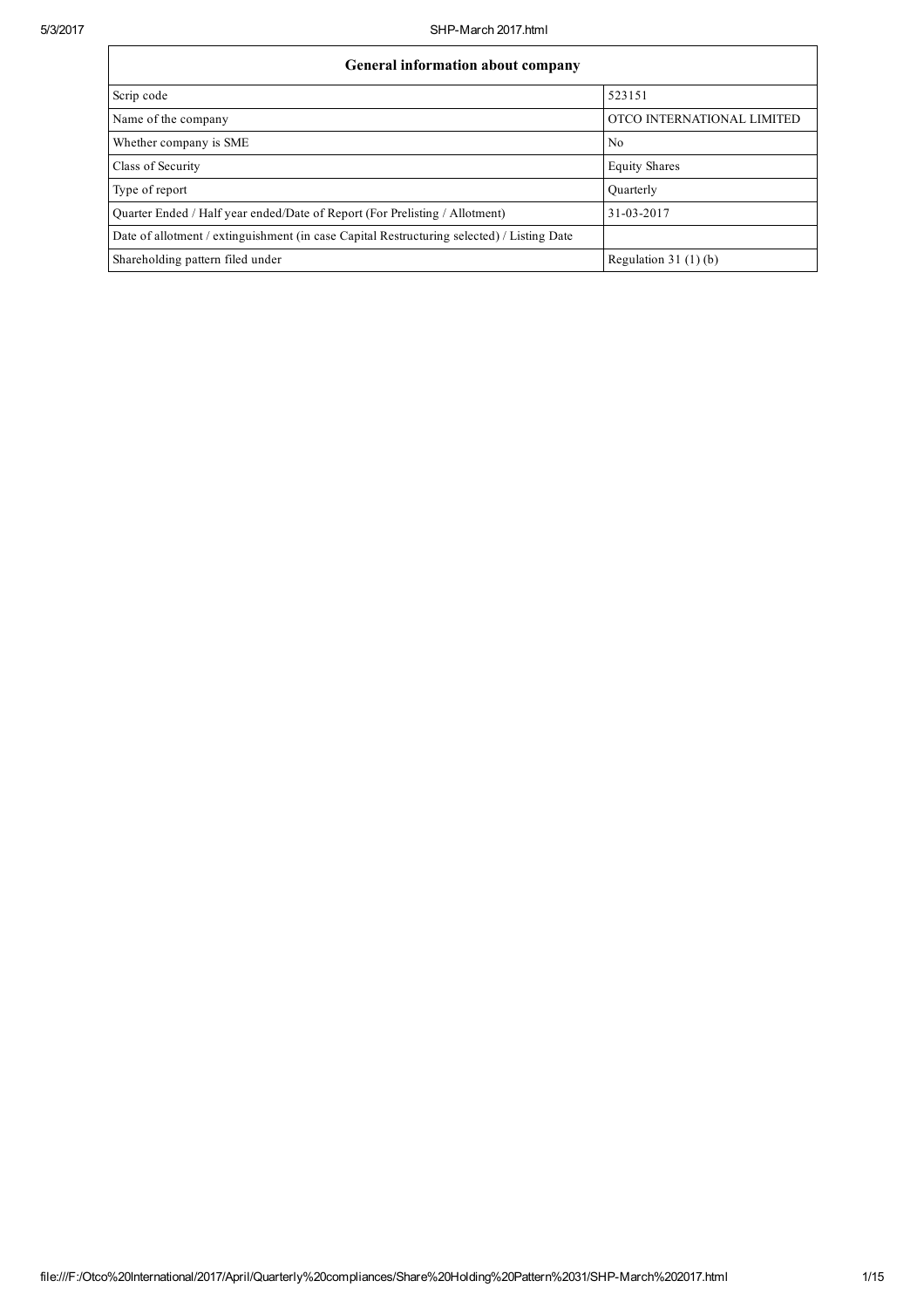| Sr. No. | Particular                                                                             | Yes/No |
|---------|----------------------------------------------------------------------------------------|--------|
|         | Whether the Listed Entity has issued any partly paid up shares?                        | No     |
|         | Whether the Listed Entity has issued any Convertible Securities?                       | No.    |
|         | Whether the Listed Entity has issued any Warrants?                                     | No     |
|         | Whether the Listed Entity has any shares against which depository receipts are issued? | No     |
|         | Whether the Listed Entity has any shares in locked-in?                                 | No.    |
|         | Whether any shares held by promoters are pledge or otherwise encumbered?               | No.    |
|         | Whether company has equity shares with differential voting rights?                     | No     |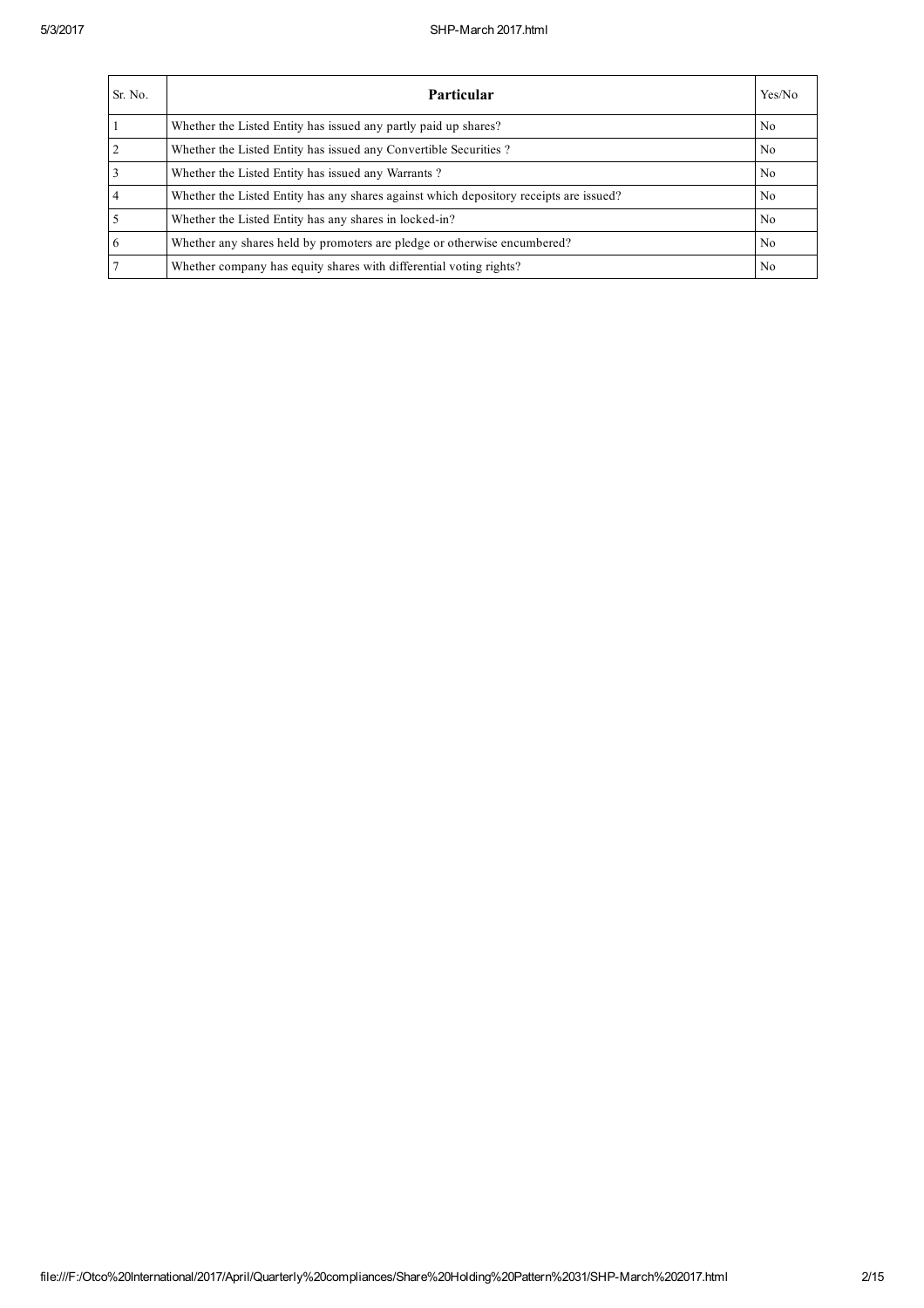|                                           | Table I - Summary Statement holding of specified securities |                                  |                                   |                      |                          |                                                  |                                          |                              |               |                                                                  |                      |
|-------------------------------------------|-------------------------------------------------------------|----------------------------------|-----------------------------------|----------------------|--------------------------|--------------------------------------------------|------------------------------------------|------------------------------|---------------|------------------------------------------------------------------|----------------------|
| Category<br>Category<br>of<br>(1)<br>(II) |                                                             |                                  | No. of                            | No. Of<br>Partly     | No. Of<br>shares         | Total nos.                                       | Shareholding as a<br>% of total no. of   |                              |               | Number of Voting Rights held in<br>each class of securities (IX) |                      |
|                                           | shareholder                                                 | Nos. Of<br>shareholders<br>(III) | fully paid<br>up equity<br>shares | paid-up<br>equity    | underlying<br>Depository | shares<br>held (VII)<br>$= (IV) +$<br>$(V)+(VI)$ | shares (calculated as<br>per SCRR, 1957) | No of Voting (XIV)<br>Rights |               |                                                                  | Total as a<br>$%$ of |
|                                           |                                                             |                                  | held $(IV)$                       | shares<br>held $(V)$ | Receipts<br>(VI)         |                                                  | (VIII) As a % of<br>$(A+B+C2)$           | <b>Class</b><br>eg: $X$      | Class<br>eg:y | Total                                                            | $(A+B+C)$            |
| (A)                                       | Promoter<br>&<br>Promoter<br>Group                          |                                  | 1362223                           |                      |                          | 1362223                                          | 52.52                                    | 1362223                      |               | 1362223                                                          | 52.52                |
| (B)                                       | Public                                                      | 872                              | 1231401                           |                      |                          | 1231401                                          | 47.48                                    | 1231401                      |               | 1231401                                                          | 47.48                |
| (C)                                       | Non<br>Promoter-<br>Non Public                              |                                  |                                   |                      |                          |                                                  |                                          |                              |               |                                                                  |                      |
| (C1)                                      | <b>Shares</b><br>underlying<br><b>DRs</b>                   |                                  |                                   |                      |                          |                                                  |                                          |                              |               |                                                                  |                      |
| (C2)                                      | Shares held<br>by<br>Employee<br>Trusts                     |                                  |                                   |                      |                          |                                                  |                                          |                              |               |                                                                  |                      |
|                                           | Total                                                       | 873                              | 2593624                           |                      |                          | 2593624                                          | 100                                      | 2593624                      |               | 2593624                                                          | 100                  |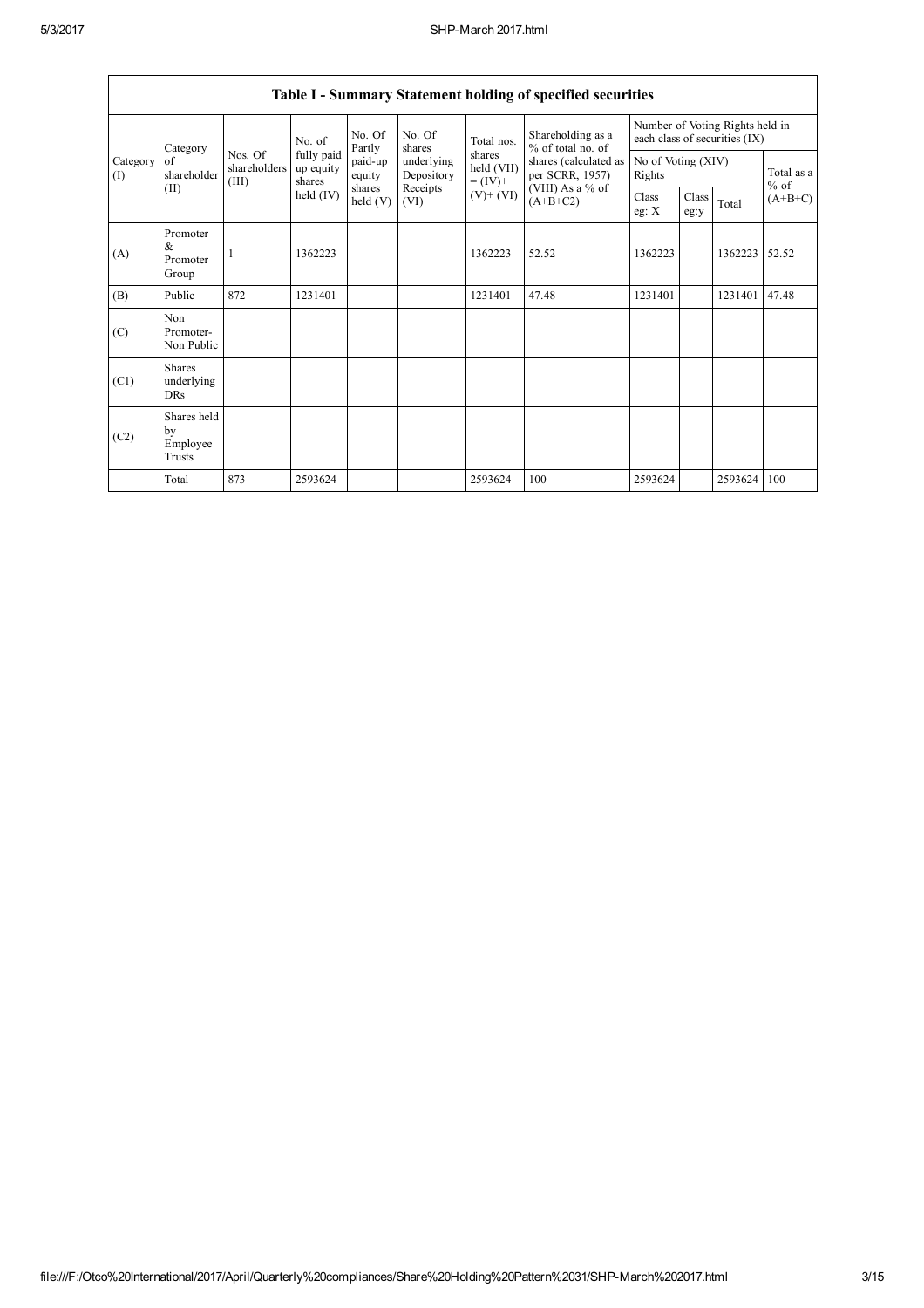|                 | Table I - Summary Statement holding of specified securities |                                                                                                                                |                         |                                                                                                               |                                                                                                                                                                               |                                        |                                                  |                                                                                         |                                                          |                                |  |  |
|-----------------|-------------------------------------------------------------|--------------------------------------------------------------------------------------------------------------------------------|-------------------------|---------------------------------------------------------------------------------------------------------------|-------------------------------------------------------------------------------------------------------------------------------------------------------------------------------|----------------------------------------|--------------------------------------------------|-----------------------------------------------------------------------------------------|----------------------------------------------------------|--------------------------------|--|--|
| Category<br>(I) | Category<br>$\sigma$ f<br>shareholder<br>(II)               | No. Of<br>No. of<br><b>Shares</b><br><b>Shares</b><br>Underlying<br>Outstanding<br>convertible<br>securities<br>$(X_i)$<br>(X) | Underlying              | No. Of Shares<br>Underlying<br>Outstanding<br>convertible<br>securities and<br>No. Of<br>Warrants (Xi)<br>(a) | Shareholding, as a<br>% assuming full<br>conversion of<br>convertible securities<br>(as a percentage of<br>diluted share capital)<br>$(XI)=(VII)+(X) As a$<br>% of $(A+B+C2)$ | Number of<br>Locked in<br>shares (XII) |                                                  | Number of<br><b>Shares</b><br>pledged or<br>otherwise<br>encumbered Number of<br>(XIII) |                                                          | equity shares<br>held in       |  |  |
|                 |                                                             |                                                                                                                                | Outstanding<br>Warrants |                                                                                                               |                                                                                                                                                                               | No.<br>(a)                             | As a<br>$%$ of<br>total<br>Shares<br>held<br>(b) | No.<br>(a)                                                                              | As a<br>$\%$ of<br>total<br><b>Shares</b><br>held<br>(b) | dematerialized<br>form $(XIV)$ |  |  |
| (A)             | Promoter &<br>Promoter<br>Group                             |                                                                                                                                |                         |                                                                                                               | 52.52                                                                                                                                                                         |                                        |                                                  |                                                                                         |                                                          | 1362223                        |  |  |
| (B)             | Public                                                      |                                                                                                                                |                         |                                                                                                               | 47.48                                                                                                                                                                         |                                        |                                                  |                                                                                         |                                                          | 1070854                        |  |  |
| (C)             | Non<br>Promoter-<br>Non Public                              |                                                                                                                                |                         |                                                                                                               |                                                                                                                                                                               |                                        |                                                  |                                                                                         |                                                          |                                |  |  |
| (C1)            | <b>Shares</b><br>underlying<br><b>DRs</b>                   |                                                                                                                                |                         |                                                                                                               |                                                                                                                                                                               |                                        |                                                  |                                                                                         |                                                          |                                |  |  |
| (C2)            | Shares held<br>by<br>Employee<br>Trusts                     |                                                                                                                                |                         |                                                                                                               |                                                                                                                                                                               |                                        |                                                  |                                                                                         |                                                          |                                |  |  |
|                 | Total                                                       |                                                                                                                                |                         |                                                                                                               | 100                                                                                                                                                                           |                                        |                                                  |                                                                                         |                                                          | 2433077                        |  |  |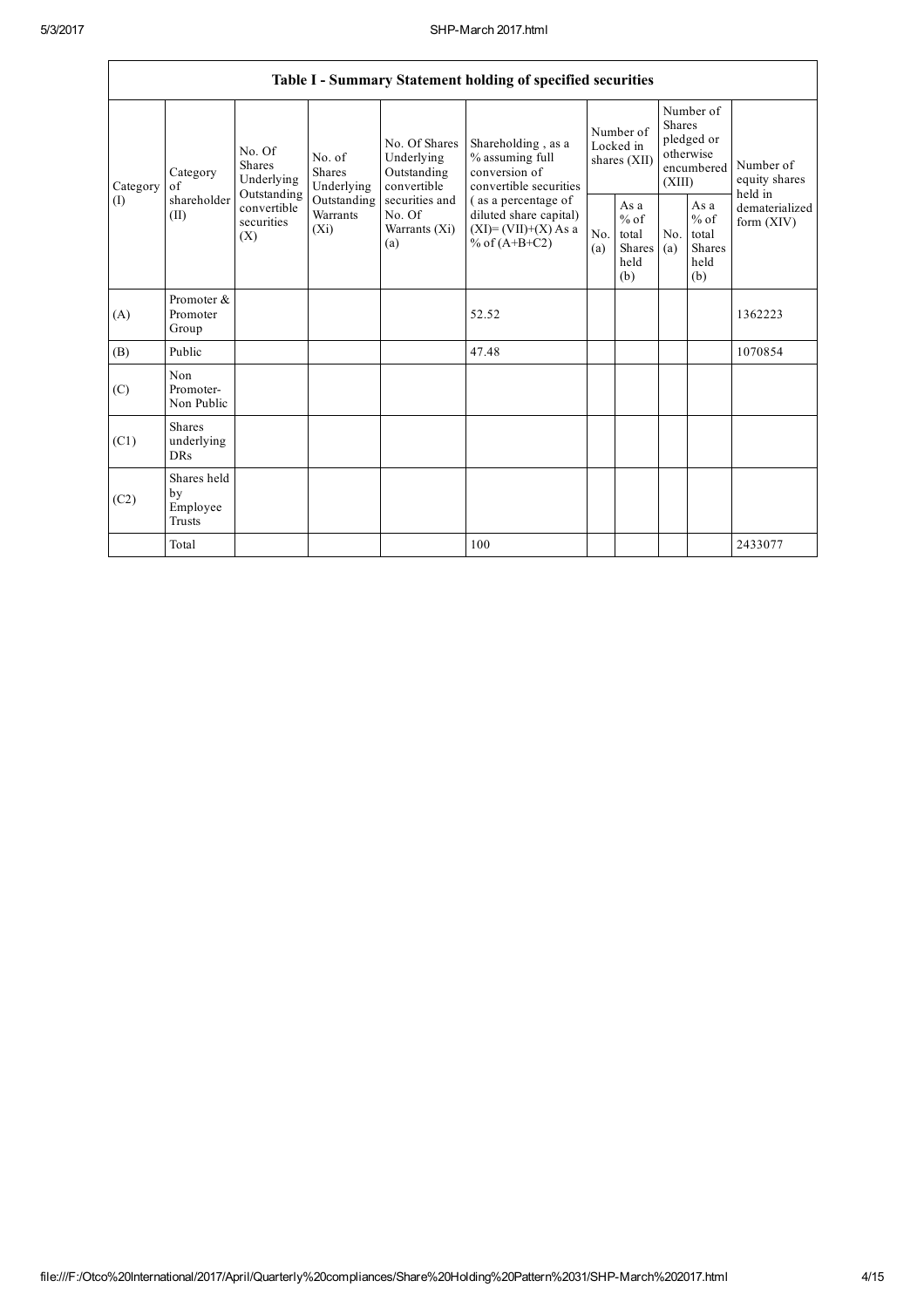$\mathsf{r}$ 

| Table II - Statement showing shareholding pattern of the Promoter and Promoter Group        |                                                                                                                     |                                                                              |                             |                                 |                                                |                                        |                                                          |                              |               |                                                                  |                                  |
|---------------------------------------------------------------------------------------------|---------------------------------------------------------------------------------------------------------------------|------------------------------------------------------------------------------|-----------------------------|---------------------------------|------------------------------------------------|----------------------------------------|----------------------------------------------------------|------------------------------|---------------|------------------------------------------------------------------|----------------------------------|
|                                                                                             |                                                                                                                     |                                                                              | No. of<br>fully             | No. Of<br>Partly                | No. Of                                         | Total<br>nos.                          | Shareholding as<br>a % of total no.                      |                              |               | Number of Voting Rights held in<br>each class of securities (IX) |                                  |
| Sr.                                                                                         | Category & Name<br>of the<br>Shareholders (I)                                                                       | Nos. Of<br>shareholders<br>(III)                                             | paid up<br>equity<br>shares | paid-<br>up<br>equity<br>shares | shares<br>underlying<br>Depository<br>Receipts | shares<br>held<br>$(VII) =$<br>$(IV)+$ | of shares<br>(calculated as<br>per SCRR,<br>1957) (VIII) | No of Voting (XIV)<br>Rights |               |                                                                  | Total<br>as a $%$<br>of<br>Total |
|                                                                                             |                                                                                                                     |                                                                              | held<br>(IV)                | held<br>(V)                     | (VI)                                           | $(V)$ +<br>(VI)                        | As a % of<br>$(A+B+C2)$                                  | Class<br>eg: $X$             | Class<br>eg:y | Total                                                            | Voting<br>rights                 |
| A                                                                                           | Table II - Statement showing shareholding pattern of the Promoter and Promoter Group                                |                                                                              |                             |                                 |                                                |                                        |                                                          |                              |               |                                                                  |                                  |
| (1)                                                                                         | Indian                                                                                                              |                                                                              |                             |                                 |                                                |                                        |                                                          |                              |               |                                                                  |                                  |
| (a)                                                                                         | Individuals/Hindu<br>undivided Family                                                                               | $\mathbf{1}$                                                                 | 1362223                     |                                 |                                                | 1362223                                | 52.52                                                    | 1362223                      |               | 1362223                                                          | 52.52                            |
| Sub-Total (A)<br>$^{(1)}$                                                                   |                                                                                                                     | 1                                                                            | 1362223                     |                                 |                                                | 1362223                                | 52.52                                                    | 1362223                      |               | 1362223                                                          | 52.52                            |
| (2)                                                                                         | Foreign                                                                                                             |                                                                              |                             |                                 |                                                |                                        |                                                          |                              |               |                                                                  |                                  |
| Total<br>Shareholding<br>of Promoter<br>and Promoter<br>Group $(A)=$<br>$(A)(1)+(A)$<br>(2) |                                                                                                                     | 1                                                                            | 1362223                     |                                 |                                                | 1362223                                | 52.52                                                    | 1362223                      |               | 1362223                                                          | 52.52                            |
| B                                                                                           |                                                                                                                     | Table III - Statement showing shareholding pattern of the Public shareholder |                             |                                 |                                                |                                        |                                                          |                              |               |                                                                  |                                  |
| (1)                                                                                         | Institutions                                                                                                        |                                                                              |                             |                                 |                                                |                                        |                                                          |                              |               |                                                                  |                                  |
| (3)                                                                                         | Non-institutions                                                                                                    |                                                                              |                             |                                 |                                                |                                        |                                                          |                              |               |                                                                  |                                  |
| (a(i))                                                                                      | Individuals -<br>i.Individual<br>shareholders<br>holding nominal<br>share capital up to<br>Rs. 2 lakhs.             | 782                                                                          | 341377                      |                                 |                                                | 341377                                 | 13.16                                                    | 341377                       |               | 341377                                                           | 13.16                            |
| (a(ii))                                                                                     | Individuals - ii.<br>Individual<br>shareholders<br>holding nominal<br>share capital in<br>excess of Rs. 2<br>lakhs. | 18                                                                           | 835310                      |                                 |                                                | 835310                                 | 32.21                                                    | 835310                       |               | 835310                                                           | 32.21                            |
| (e)                                                                                         | Any Other<br>(specify)                                                                                              | 72                                                                           | 54714                       |                                 |                                                | 54714                                  | 2.11                                                     | 54714                        |               | 54714                                                            | 2.11                             |
| Sub-Total (B)<br>(3)                                                                        |                                                                                                                     | 872                                                                          | 1231401                     |                                 |                                                | 1231401                                | 47.48                                                    | 1231401                      |               | 1231401                                                          | 47.48                            |
| <b>Total Public</b><br>Shareholding<br>$(B)=(B)(1)+$<br>$(B)(2)+(B)(3)$                     |                                                                                                                     | 872                                                                          | 1231401                     |                                 |                                                | 1231401                                | 47.48                                                    | 1231401                      |               | 1231401                                                          | 47.48                            |
| $\mathbf C$                                                                                 | Table IV - Statement showing shareholding pattern of the Non Promoter- Non Public shareholder                       |                                                                              |                             |                                 |                                                |                                        |                                                          |                              |               |                                                                  |                                  |
| Total (<br>$A+B+C2$ )                                                                       |                                                                                                                     | 873                                                                          | 2593624                     |                                 |                                                | 2593624                                | 100                                                      | 2593624                      |               | 2593624                                                          | 100                              |
| Total<br>$(A+B+C)$                                                                          |                                                                                                                     | 873                                                                          | 2593624                     |                                 |                                                | 2593624                                | 100                                                      | 2593624                      |               | 2593624                                                          | 100                              |

 $\overline{\phantom{a}}$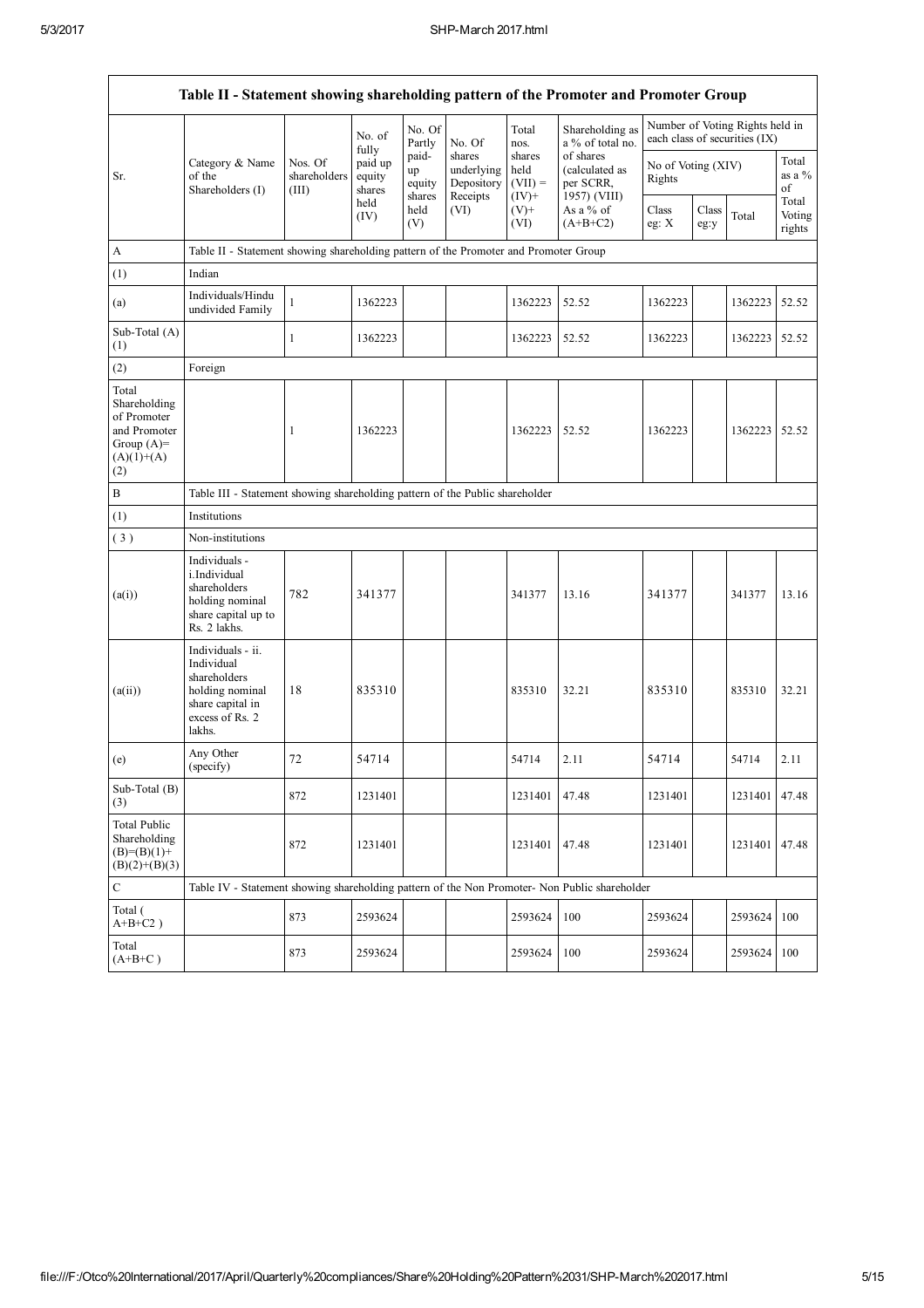$\overline{1}$ 

| Table II - Statement showing shareholding pattern of the Promoter and Promoter Group    |                                                                                          |                                                                                      |                                                           |                                                                                                               |                                        |                                                  |                                                                        |                                                  |                                       |  |  |  |
|-----------------------------------------------------------------------------------------|------------------------------------------------------------------------------------------|--------------------------------------------------------------------------------------|-----------------------------------------------------------|---------------------------------------------------------------------------------------------------------------|----------------------------------------|--------------------------------------------------|------------------------------------------------------------------------|--------------------------------------------------|---------------------------------------|--|--|--|
| Sr.                                                                                     | No. Of<br><b>Shares</b><br>Underlying<br>Outstanding<br>convertible<br>securities<br>(X) | No. of<br>Shares<br>Underlying                                                       | No. Of Shares<br>Underlying<br>Outstanding<br>convertible | Shareholding, as a %<br>assuming full conversion<br>of convertible securities (<br>as a percentage of diluted | Number of<br>Locked in<br>shares (XII) |                                                  | Number of<br>Shares<br>pledged or<br>otherwise<br>encumbered<br>(XIII) |                                                  | Number of<br>equity shares<br>held in |  |  |  |
|                                                                                         |                                                                                          | Outstanding<br>securities and<br>Warrants<br>No. Of Warrants<br>$(X_i)$<br>(Xi)(a)   |                                                           | share capital) $(XI) = (VII) +$<br>$(X)$ As a % of $(A+B+C2)$                                                 |                                        | As a<br>$%$ of<br>total<br>Shares<br>held<br>(b) | No.<br>(a)                                                             | As a<br>$%$ of<br>total<br>Shares<br>held<br>(b) | dematerialized<br>form (XIV)          |  |  |  |
| A                                                                                       |                                                                                          | Table II - Statement showing shareholding pattern of the Promoter and Promoter Group |                                                           |                                                                                                               |                                        |                                                  |                                                                        |                                                  |                                       |  |  |  |
| (1)                                                                                     | Indian                                                                                   |                                                                                      |                                                           |                                                                                                               |                                        |                                                  |                                                                        |                                                  |                                       |  |  |  |
| (a)                                                                                     |                                                                                          |                                                                                      |                                                           | 52.52                                                                                                         |                                        |                                                  |                                                                        |                                                  | 1362223                               |  |  |  |
| Sub-Total (A)<br>(1)                                                                    |                                                                                          |                                                                                      |                                                           | 52.52                                                                                                         |                                        |                                                  |                                                                        |                                                  | 1362223                               |  |  |  |
| (2)                                                                                     | Foreign                                                                                  |                                                                                      |                                                           |                                                                                                               |                                        |                                                  |                                                                        |                                                  |                                       |  |  |  |
| Total<br>Shareholding<br>of Promoter<br>and Promoter<br>Group $(A)=$<br>$(A)(1)+(A)(2)$ |                                                                                          |                                                                                      |                                                           | 52.52                                                                                                         |                                        |                                                  |                                                                        |                                                  | 1362223                               |  |  |  |
| $\, {\bf B}$                                                                            |                                                                                          |                                                                                      |                                                           | Table III - Statement showing shareholding pattern of the Public shareholder                                  |                                        |                                                  |                                                                        |                                                  |                                       |  |  |  |
| (1)                                                                                     | Institutions                                                                             |                                                                                      |                                                           |                                                                                                               |                                        |                                                  |                                                                        |                                                  |                                       |  |  |  |
| (3)                                                                                     | Non-institutions                                                                         |                                                                                      |                                                           |                                                                                                               |                                        |                                                  |                                                                        |                                                  |                                       |  |  |  |
| (a(i))                                                                                  |                                                                                          |                                                                                      |                                                           | 13.16                                                                                                         |                                        |                                                  |                                                                        |                                                  | 192348                                |  |  |  |
| (a(ii))                                                                                 |                                                                                          |                                                                                      |                                                           | 32.21                                                                                                         |                                        |                                                  |                                                                        |                                                  | 835310                                |  |  |  |
| (e)                                                                                     |                                                                                          |                                                                                      |                                                           | 2.11                                                                                                          |                                        |                                                  |                                                                        |                                                  | 43196                                 |  |  |  |
| Sub-Total (B)<br>(3)                                                                    |                                                                                          |                                                                                      |                                                           | 47.48                                                                                                         |                                        |                                                  |                                                                        |                                                  | 1070854                               |  |  |  |
| Total Public<br>Shareholding<br>$(B)= (B)(1) +$<br>$(B)(2)+(B)(3)$                      |                                                                                          |                                                                                      |                                                           | 47.48                                                                                                         |                                        |                                                  |                                                                        |                                                  | 1070854                               |  |  |  |
| $\mathbf C$                                                                             |                                                                                          |                                                                                      |                                                           | Table IV - Statement showing shareholding pattern of the Non Promoter- Non Public shareholder                 |                                        |                                                  |                                                                        |                                                  |                                       |  |  |  |
| Total (<br>$A+B+C2$ )                                                                   |                                                                                          |                                                                                      |                                                           | 100                                                                                                           |                                        |                                                  |                                                                        |                                                  | 2433077                               |  |  |  |
| Total $(A+B+C)$<br>$\mathcal{L}$                                                        |                                                                                          |                                                                                      |                                                           | 100                                                                                                           |                                        |                                                  |                                                                        |                                                  | 2433077                               |  |  |  |

 $\overline{\phantom{a}}$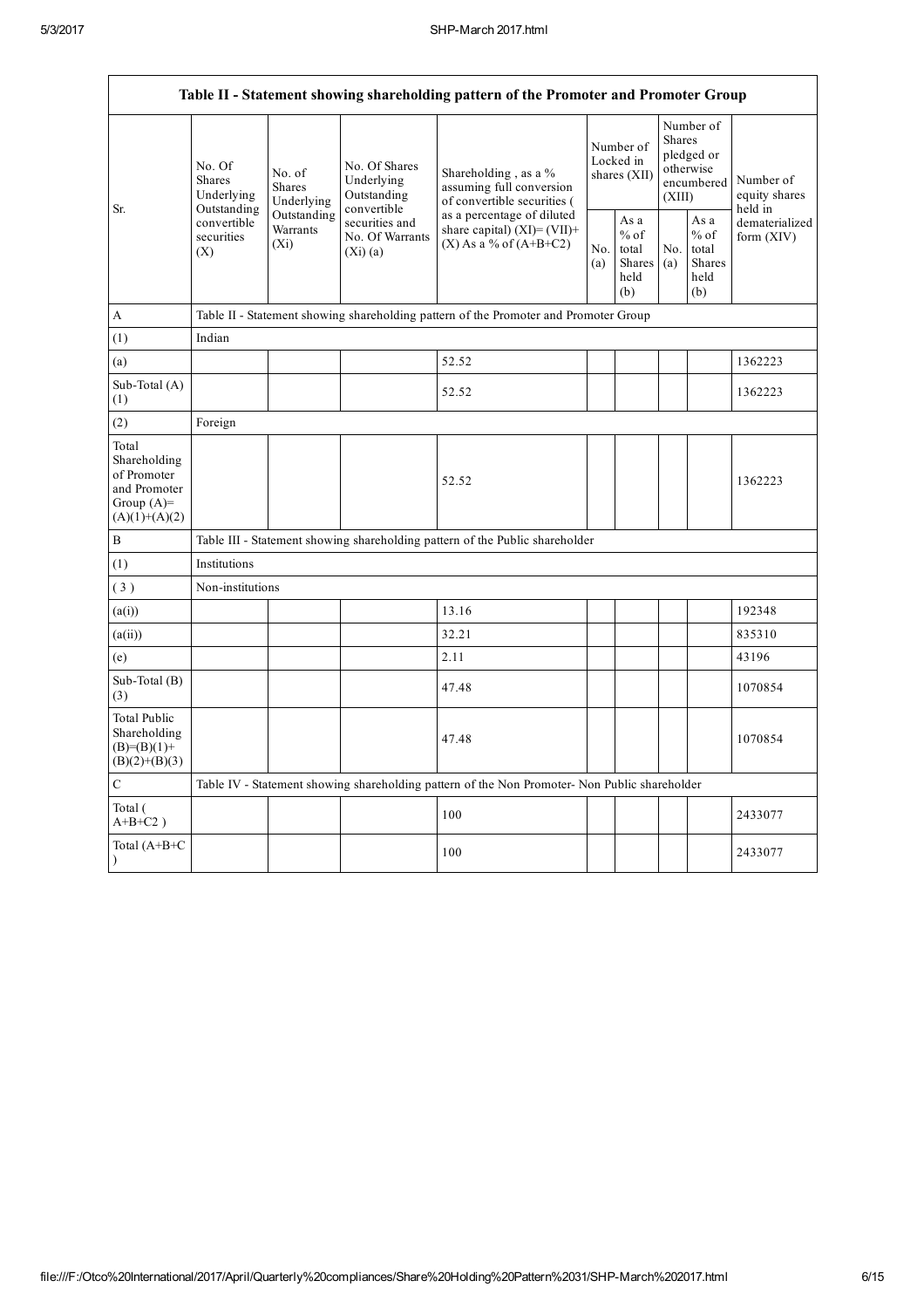| Individuals/Hindu undivided Family                                                                                                                                                       |                                                               |                       |  |  |  |  |  |  |
|------------------------------------------------------------------------------------------------------------------------------------------------------------------------------------------|---------------------------------------------------------------|-----------------------|--|--|--|--|--|--|
| Searial No.                                                                                                                                                                              | $\mathbf{1}$                                                  |                       |  |  |  |  |  |  |
| Name of the<br>Shareholders (I)                                                                                                                                                          | PRADEEP KUMAR PANDA                                           | Click here to go back |  |  |  |  |  |  |
| PAN (II)                                                                                                                                                                                 | AFPPP0757B                                                    | Total                 |  |  |  |  |  |  |
| No. of fully paid<br>up equity shares<br>held (IV)                                                                                                                                       | 1362223                                                       | 1362223               |  |  |  |  |  |  |
| No. Of Partly<br>paid-up equity<br>shares held (V)                                                                                                                                       |                                                               |                       |  |  |  |  |  |  |
| No. Of shares<br>underlying<br>Depository<br>Receipts (VI)                                                                                                                               |                                                               |                       |  |  |  |  |  |  |
| Total nos. shares<br>held $(VII) = (IV) +$<br>$(V)+(VI)$                                                                                                                                 | 1362223                                                       | 1362223               |  |  |  |  |  |  |
| Shareholding as a<br>% of total no. of<br>shares (calculated<br>as per SCRR,<br>1957) (VIII) As a<br>% of $(A+B+C2)$                                                                     | 52.52                                                         | 52.52                 |  |  |  |  |  |  |
|                                                                                                                                                                                          | Number of Voting Rights held in each class of securities (IX) |                       |  |  |  |  |  |  |
| Class eg:X                                                                                                                                                                               | 1362223                                                       | 1362223               |  |  |  |  |  |  |
| Class eg:y                                                                                                                                                                               |                                                               |                       |  |  |  |  |  |  |
| Total                                                                                                                                                                                    | 1362223                                                       | 1362223               |  |  |  |  |  |  |
| Total as a % of<br><b>Total Voting rights</b>                                                                                                                                            | 52.52                                                         | 52.52                 |  |  |  |  |  |  |
| No. Of Shares<br>Underlying<br>Outstanding<br>convertible<br>securities $(X)$                                                                                                            |                                                               |                       |  |  |  |  |  |  |
| No. of Shares<br>Underlying<br>Outstanding<br>Warrants (Xi)                                                                                                                              |                                                               |                       |  |  |  |  |  |  |
| No. Of Shares<br>Underlying<br>Outstanding<br>convertible<br>securities and No.<br>Of Warrants (Xi)<br>(a)                                                                               |                                                               |                       |  |  |  |  |  |  |
| Shareholding, as a<br>% assuming full<br>conversion of<br>convertible<br>securities (as a<br>percentage of<br>diluted share<br>capital) (XI)=<br>$(VII)+(Xi)(a)$ As a<br>% of $(A+B+C2)$ | 52.52                                                         | 52.52                 |  |  |  |  |  |  |
| Number of Locked in shares (XII)                                                                                                                                                         |                                                               |                       |  |  |  |  |  |  |
| No. $(a)$                                                                                                                                                                                |                                                               |                       |  |  |  |  |  |  |
| As a % of total<br>Shares held (b)                                                                                                                                                       |                                                               |                       |  |  |  |  |  |  |
|                                                                                                                                                                                          | Number of Shares pledged or otherwise encumbered (XIII)       |                       |  |  |  |  |  |  |
| No. $(a)$                                                                                                                                                                                |                                                               |                       |  |  |  |  |  |  |
| As a % of total<br>Shares held (b)                                                                                                                                                       |                                                               |                       |  |  |  |  |  |  |
| Number of equity<br>shares held in<br>dematerialized<br>form (XIV)                                                                                                                       | 1362223                                                       | 1362223               |  |  |  |  |  |  |
| Reason for not providing PAN                                                                                                                                                             |                                                               |                       |  |  |  |  |  |  |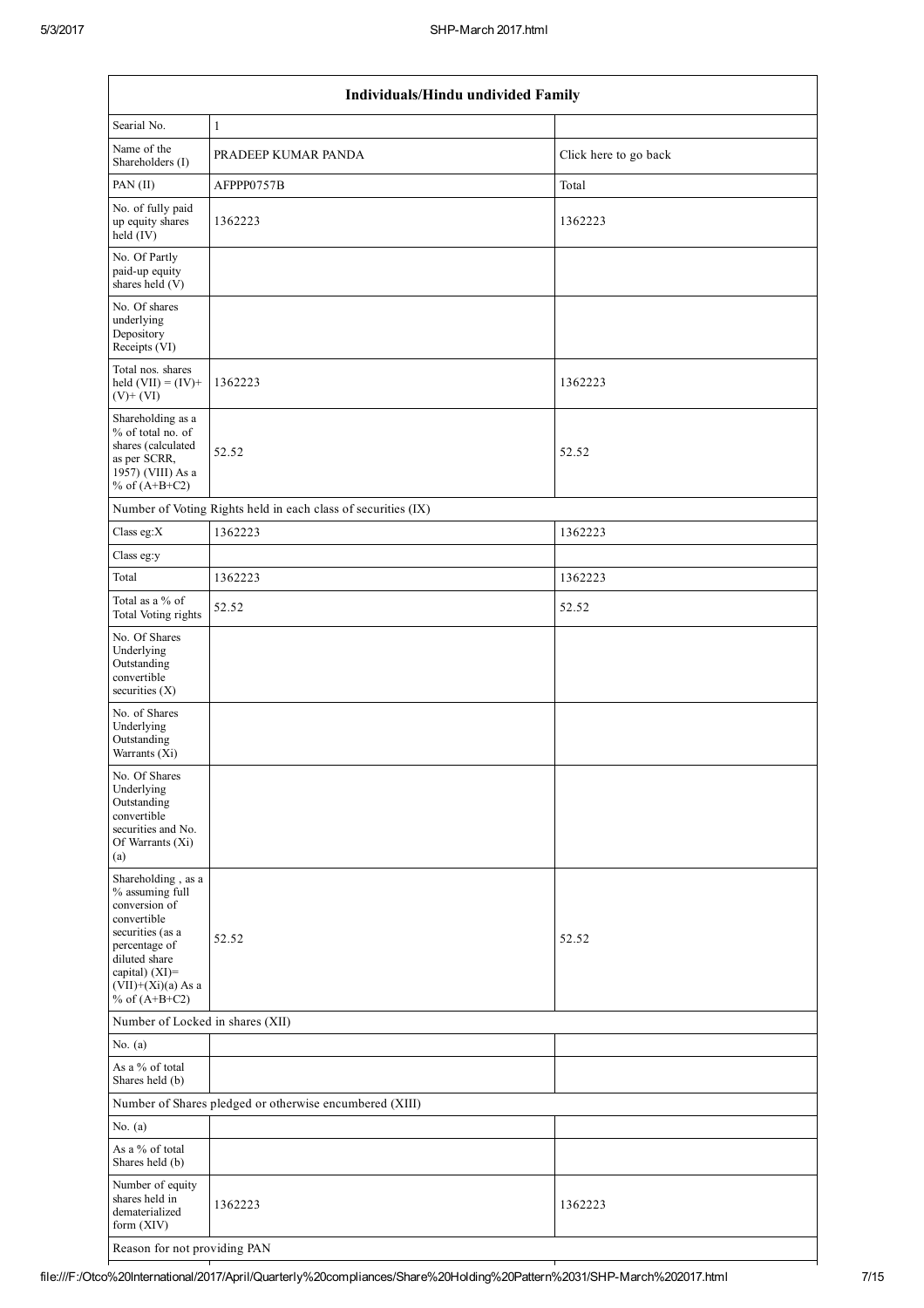Reason for not providing PAN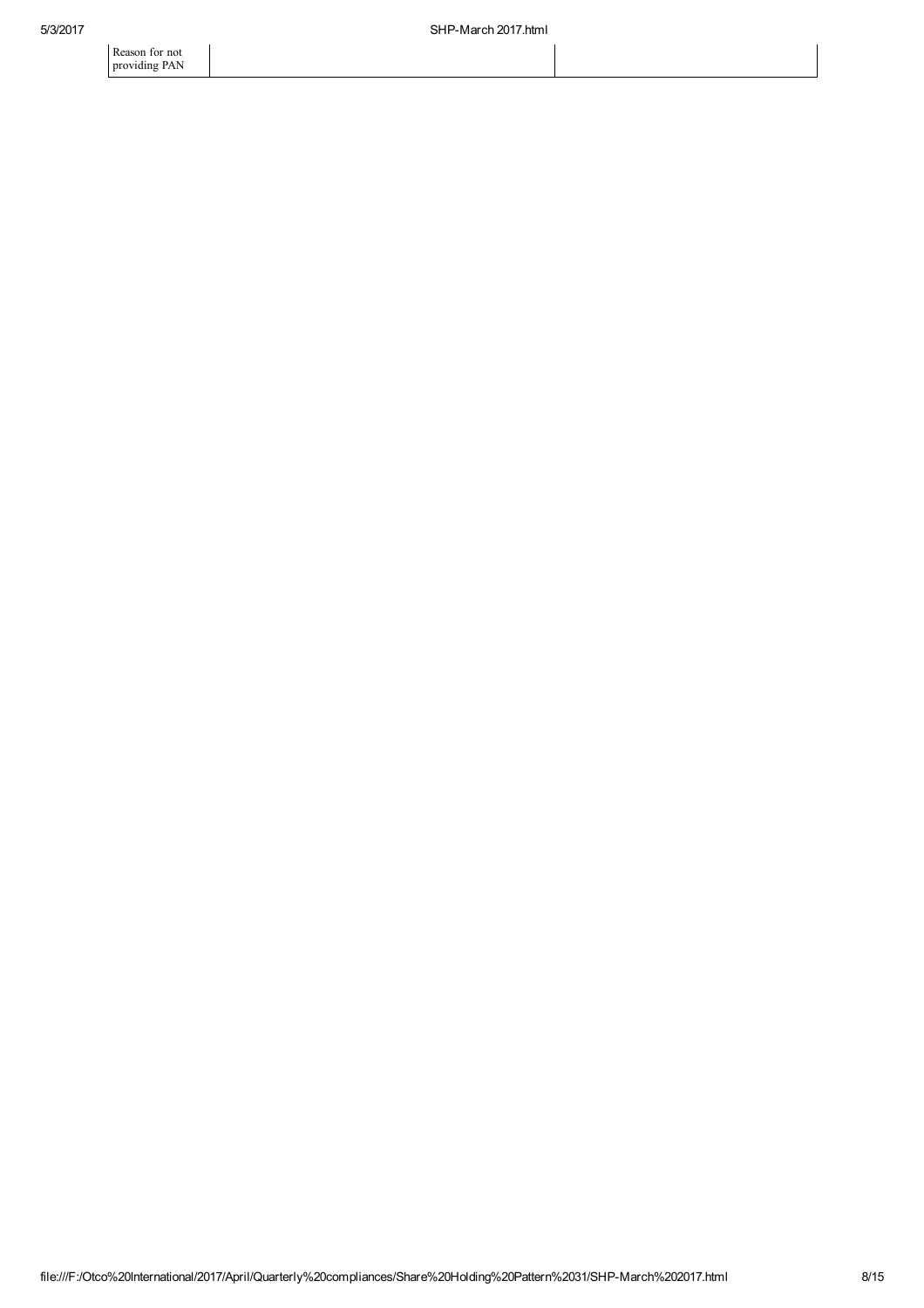| Individuals - ii. Individual shareholders holding nominal share capital in excess of Rs. 2 lakhs.                                                                                              |                                   |                                                               |                                  |                                 |                                |                                                |                                                |  |  |
|------------------------------------------------------------------------------------------------------------------------------------------------------------------------------------------------|-----------------------------------|---------------------------------------------------------------|----------------------------------|---------------------------------|--------------------------------|------------------------------------------------|------------------------------------------------|--|--|
| Searial No.                                                                                                                                                                                    | $\mathbf{1}$                      | $\overline{c}$                                                | 3                                | $\overline{4}$                  | $\sqrt{5}$                     | $\sqrt{6}$                                     | $\tau$                                         |  |  |
| Name of the<br>Shareholders<br>(I)                                                                                                                                                             | <b>MALATILATA</b><br><b>SAHOO</b> | <b>ASHIMA</b><br><b>CHAKRABORTY</b>                           | <b>DAMODAR</b><br><b>TRIBEDI</b> | <b>PADMAJA</b><br><b>MISHRA</b> | PRABHUDAYAL<br><b>SENAPATI</b> | <b>RAMESH</b><br><b>CHANDRA</b><br><b>SAHU</b> | <b>BAPPA</b><br><b>DITAYA</b><br><b>PARIDA</b> |  |  |
| PAN (II)                                                                                                                                                                                       | FBBPS7407A                        | AGCPC1920B                                                    | AHNPT1985H                       | AUTPM5792Q                      | ARCPS7078K                     | BHQPS6895D                                     | AZTPP8783B                                     |  |  |
| No. of fully<br>paid up equity<br>shares held<br>(IV)                                                                                                                                          | 75000                             | 70894                                                         | 61578                            | 49625                           | 49000                          | 49000                                          | 49000                                          |  |  |
| No. Of Partly<br>paid-up equity<br>shares held<br>(V)                                                                                                                                          |                                   |                                                               |                                  |                                 |                                |                                                |                                                |  |  |
| No. Of shares<br>underlying<br>Depository<br>Receipts (VI)                                                                                                                                     |                                   |                                                               |                                  |                                 |                                |                                                |                                                |  |  |
| Total nos.<br>shares held<br>$(VII) = (IV) +$<br>$(V)$ + $(VI)$                                                                                                                                | 75000                             | 70894                                                         | 61578                            | 49625                           | 49000                          | 49000                                          | 49000                                          |  |  |
| Shareholding<br>as a % of total<br>no. of shares<br>(calculated as<br>per SCRR,<br>1957) (VIII)<br>As a % of<br>$(A+B+C2)$                                                                     | 2.89                              | 2.73                                                          | 2.37                             | 1.91                            | 1.89                           | 1.89                                           | 1.89                                           |  |  |
|                                                                                                                                                                                                |                                   | Number of Voting Rights held in each class of securities (IX) |                                  |                                 |                                |                                                |                                                |  |  |
| Class eg: X                                                                                                                                                                                    | 75000                             | 70894                                                         | 61578                            | 49625                           | 49000                          | 49000                                          | 49000                                          |  |  |
| Class eg:y                                                                                                                                                                                     |                                   |                                                               |                                  |                                 |                                |                                                |                                                |  |  |
| Total                                                                                                                                                                                          | 75000                             | 70894                                                         | 61578                            | 49625                           | 49000                          | 49000                                          | 49000                                          |  |  |
| Total as a %<br>of Total<br>Voting rights                                                                                                                                                      | 2.89                              | 2.73                                                          | 2.37                             | 1.91                            | 1.89                           | 1.89                                           | 1.89                                           |  |  |
| No. Of Shares<br>Underlying<br>Outstanding<br>convertible<br>securities $(X)$                                                                                                                  |                                   |                                                               |                                  |                                 |                                |                                                |                                                |  |  |
| No. of Shares<br>Underlying<br>Outstanding<br>Warrants (Xi)                                                                                                                                    |                                   |                                                               |                                  |                                 |                                |                                                |                                                |  |  |
| No. Of Shares<br>Underlying<br>Outstanding<br>convertible<br>securities and<br>No. Of<br>Warrants (Xi)<br>(a)                                                                                  |                                   |                                                               |                                  |                                 |                                |                                                |                                                |  |  |
| Shareholding<br>, as a $\%$<br>assuming full<br>conversion of<br>convertible<br>securities (as a<br>percentage of<br>diluted share<br>capital) (XI)=<br>$(VII)+(X)$ As<br>a % of<br>$(A+B+C2)$ | 2.89                              | 2.73                                                          | 2.37                             | 1.91                            | 1.89                           | 1.89                                           | 1.89                                           |  |  |
|                                                                                                                                                                                                | Number of Locked in shares (XII)  |                                                               |                                  |                                 |                                |                                                |                                                |  |  |
| No. $(a)$                                                                                                                                                                                      |                                   |                                                               |                                  |                                 |                                |                                                |                                                |  |  |
| As a % of<br>total Shares<br>held (b)                                                                                                                                                          |                                   |                                                               |                                  |                                 |                                |                                                |                                                |  |  |
| Number of                                                                                                                                                                                      | 75000                             | 70894                                                         | 61578                            | 49625                           | 49000                          | 49000                                          | 49000                                          |  |  |

file:///F:/Otco%20International/2017/April/Quarterly%20compliances/Share%20Holding%20Pattern%2031/SHPMarch%202017.html 9/15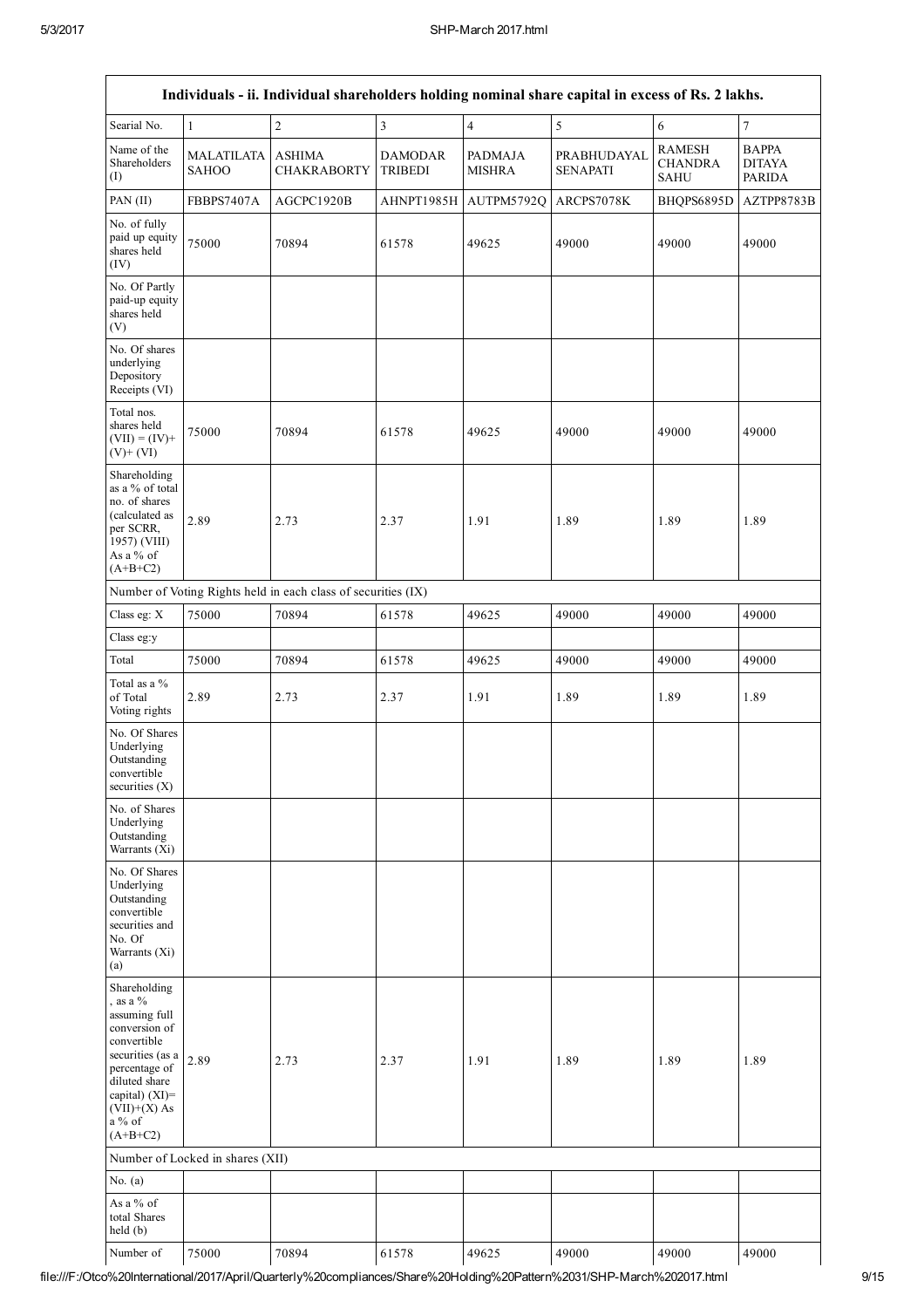## 5/3/2017 SHPMarch 2017.html

| equity shares<br>held in<br>dematerialized<br>form $(XIV)$ |  |  |  |  |  |  |  |  |  |
|------------------------------------------------------------|--|--|--|--|--|--|--|--|--|
| Reason for not providing PAN                               |  |  |  |  |  |  |  |  |  |
| Reason for<br>not providing<br>PAN                         |  |  |  |  |  |  |  |  |  |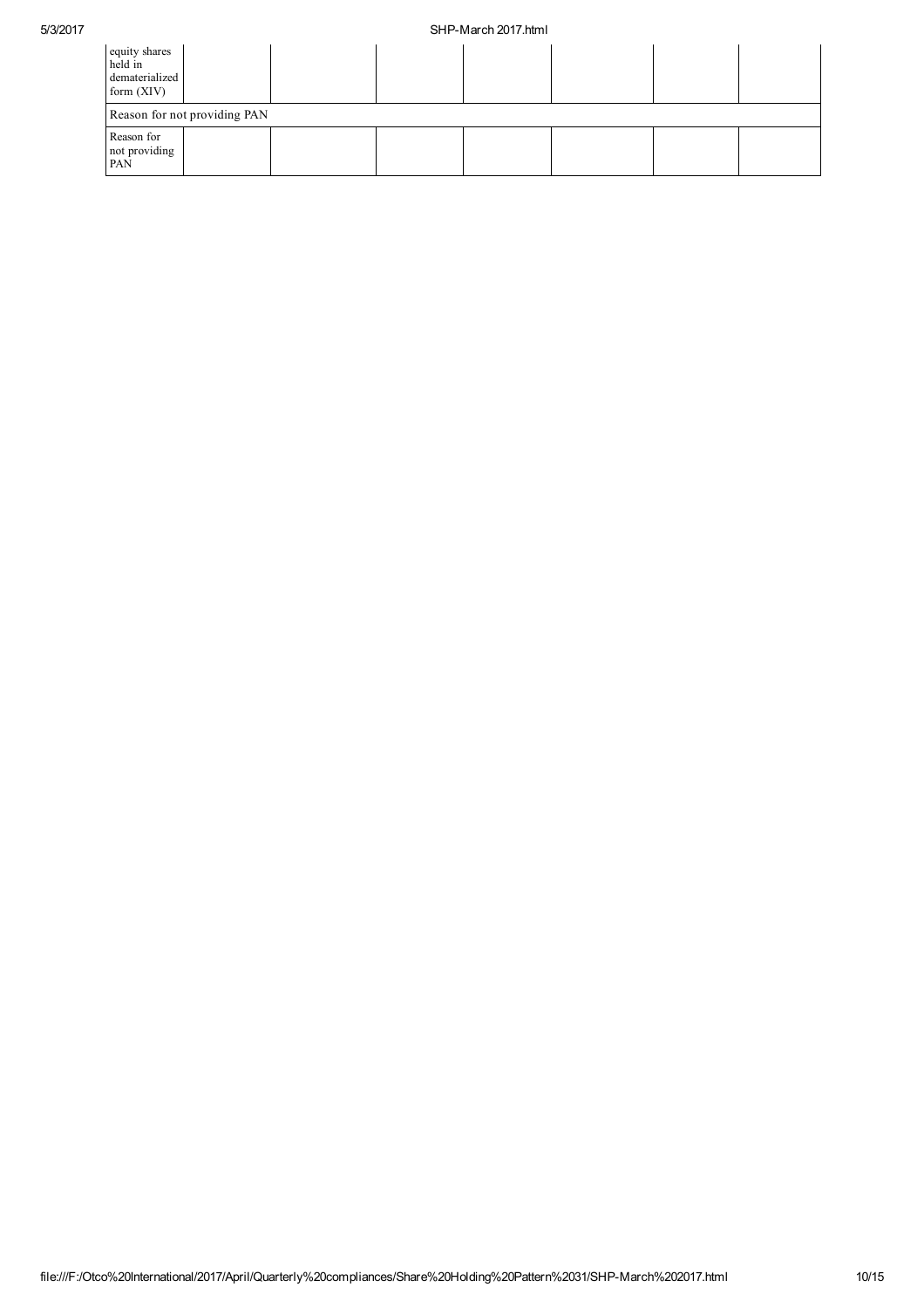$\mathsf{r}$ 

| Individuals - ii. Individual shareholders holding nominal share capital in excess of Rs. 2 lakhs.                                                                                     |                                  |                                             |                                             |                                                 |                                |                                               |                             |  |  |
|---------------------------------------------------------------------------------------------------------------------------------------------------------------------------------------|----------------------------------|---------------------------------------------|---------------------------------------------|-------------------------------------------------|--------------------------------|-----------------------------------------------|-----------------------------|--|--|
| Searial No.                                                                                                                                                                           | 8                                | 9                                           | 10                                          | 11                                              | 12                             | 13                                            | 14                          |  |  |
| Name of the<br>Shareholders (I)                                                                                                                                                       | <b>NIRANJAN</b><br><b>BEHERA</b> | <b>WALME</b><br><b>GURI</b><br><b>MARAK</b> | <b>ANAM</b><br><b>CHARAN</b><br><b>SAHU</b> | <b>SUVENDRA</b><br><b>KUMAR</b><br><b>PANDA</b> | <b>BHARATI</b><br><b>PADHI</b> | <b>SURESH</b><br><b>MOHINI</b><br><b>PANI</b> | MANASIRANI<br><b>AGASTI</b> |  |  |
| PAN (II)                                                                                                                                                                              | ALUPB2295H                       | BWNPM7094J                                  | FERPS4676J                                  | CRIPP9560K                                      | ADJPP0006F                     | BDTPA5270K                                    | CRIPP9557N                  |  |  |
| No. of fully paid<br>up equity shares<br>held (IV)                                                                                                                                    | 49000                            | 49000                                       | 49000                                       | 41499                                           | 39548                          | 39510                                         | 39500                       |  |  |
| No. Of Partly<br>paid-up equity<br>shares held (V)                                                                                                                                    |                                  |                                             |                                             |                                                 |                                |                                               |                             |  |  |
| No. Of shares<br>underlying<br>Depository<br>Receipts (VI)                                                                                                                            |                                  |                                             |                                             |                                                 |                                |                                               |                             |  |  |
| Total nos. shares<br>held $(VII) = (IV) +$<br>$(V)$ + $(VI)$                                                                                                                          | 49000                            | 49000                                       | 49000                                       | 41499                                           | 39548                          | 39510                                         | 39500                       |  |  |
| Shareholding as a<br>% of total no. of<br>shares (calculated<br>as per SCRR,<br>1957) (VIII) As a<br>% of $(A+B+C2)$                                                                  | 1.89                             | 1.89                                        | 1.89                                        | 1.6                                             | 1.52                           | 1.52                                          | 1.52                        |  |  |
| Number of Voting Rights held in each class of securities (IX)                                                                                                                         |                                  |                                             |                                             |                                                 |                                |                                               |                             |  |  |
| Class eg: X                                                                                                                                                                           | 49000                            | 49000                                       | 49000                                       | 41499                                           | 39548                          | 39510                                         | 39500                       |  |  |
| Class eg:y                                                                                                                                                                            |                                  |                                             |                                             |                                                 |                                |                                               |                             |  |  |
| Total                                                                                                                                                                                 | 49000                            | 49000                                       | 49000                                       | 41499                                           | 39548                          | 39510                                         | 39500                       |  |  |
| Total as a % of<br>Total Voting rights                                                                                                                                                | 1.89                             | 1.89                                        | 1.89                                        | 1.6                                             | 1.52                           | 1.52                                          | 1.52                        |  |  |
| No. Of Shares<br>Underlying<br>Outstanding<br>convertible<br>securities $(X)$                                                                                                         |                                  |                                             |                                             |                                                 |                                |                                               |                             |  |  |
| No. of Shares<br>Underlying<br>Outstanding<br>Warrants (Xi)                                                                                                                           |                                  |                                             |                                             |                                                 |                                |                                               |                             |  |  |
| No. Of Shares<br>Underlying<br>Outstanding<br>convertible<br>securities and No.<br>Of Warrants (Xi)<br>(a)                                                                            |                                  |                                             |                                             |                                                 |                                |                                               |                             |  |  |
| Shareholding, as a<br>% assuming full<br>conversion of<br>convertible<br>securities (as a<br>percentage of<br>diluted share<br>capital) (XI)=<br>(VII)+(X) As a $\%$<br>of $(A+B+C2)$ | 1.89                             | 1.89                                        | 1.89                                        | 1.6                                             | 1.52                           | 1.52                                          | 1.52                        |  |  |
| Number of Locked in shares (XII)                                                                                                                                                      |                                  |                                             |                                             |                                                 |                                |                                               |                             |  |  |
| No. $(a)$                                                                                                                                                                             |                                  |                                             |                                             |                                                 |                                |                                               |                             |  |  |
| As a % of total<br>Shares held (b)                                                                                                                                                    |                                  |                                             |                                             |                                                 |                                |                                               |                             |  |  |
| Number of equity<br>shares held in<br>dematerialized<br>form (XIV)                                                                                                                    | 49000                            | 49000                                       | 49000                                       | 41499                                           | 39548                          | 39510                                         | 39500                       |  |  |
| Reason for not providing PAN                                                                                                                                                          |                                  |                                             |                                             |                                                 |                                |                                               |                             |  |  |
| Reason for not<br>providing PAN                                                                                                                                                       |                                  |                                             |                                             |                                                 |                                |                                               |                             |  |  |

 $\overline{\phantom{a}}$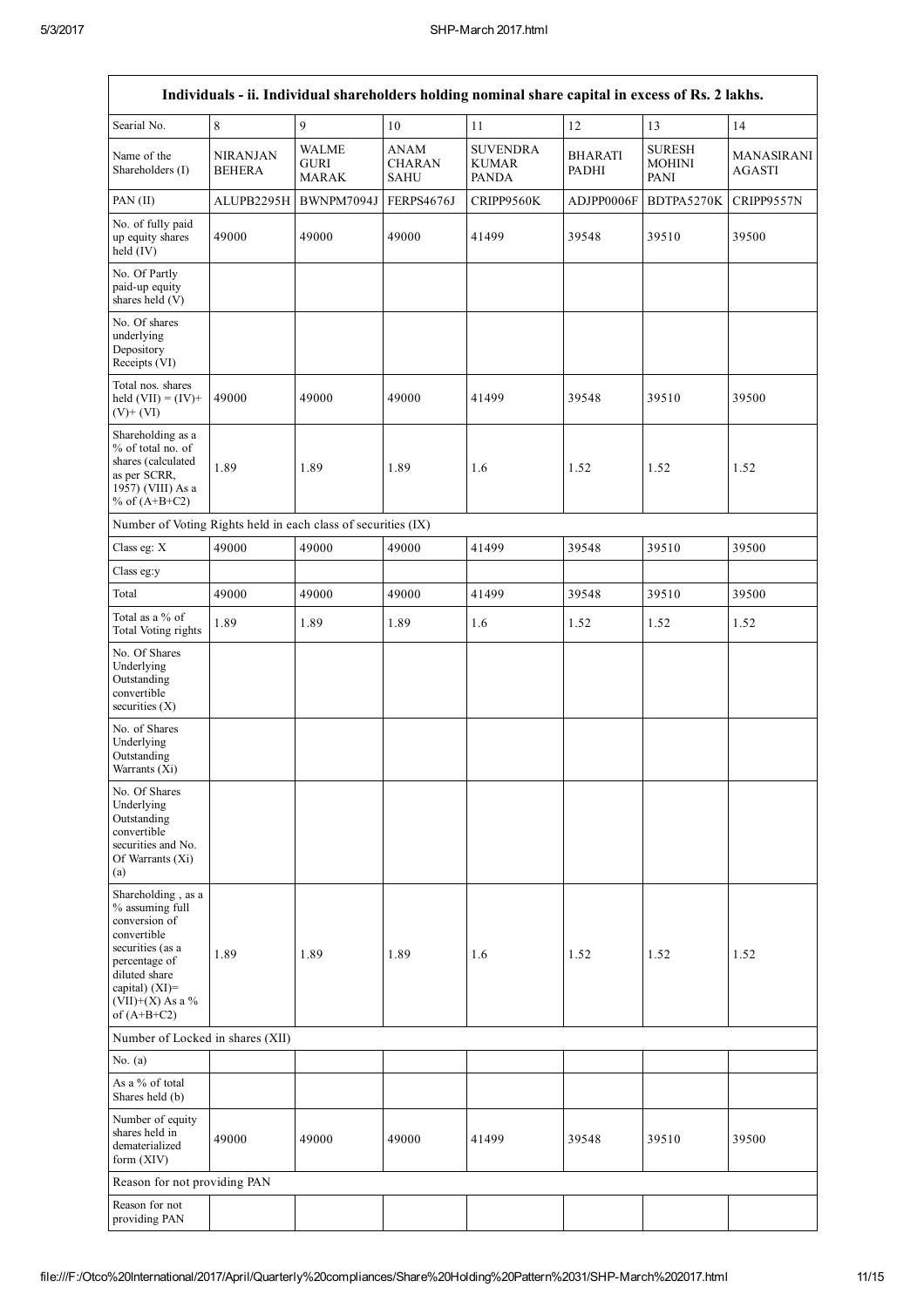$\overline{1}$ 

| Individuals - ii. Individual shareholders holding nominal share capital in excess of Rs. 2 lakhs.                                                                                    |                                                               |                |                       |  |  |  |  |  |  |
|--------------------------------------------------------------------------------------------------------------------------------------------------------------------------------------|---------------------------------------------------------------|----------------|-----------------------|--|--|--|--|--|--|
| Searial No.                                                                                                                                                                          | 15                                                            | 16             |                       |  |  |  |  |  |  |
| Name of the<br>Shareholders (I)                                                                                                                                                      | RAMAKANT PADHI                                                | UMAKANTA PADHI | Click here to go back |  |  |  |  |  |  |
| PAN (II)                                                                                                                                                                             | CRIPP9939G                                                    | AOQPP6001C     | Total                 |  |  |  |  |  |  |
| No. of fully paid<br>up equity shares<br>held (IV)                                                                                                                                   | 39500                                                         | 39500          | 790154                |  |  |  |  |  |  |
| No. Of Partly<br>paid-up equity<br>shares held (V)                                                                                                                                   |                                                               |                |                       |  |  |  |  |  |  |
| No. Of shares<br>underlying<br>Depository<br>Receipts (VI)                                                                                                                           |                                                               |                |                       |  |  |  |  |  |  |
| Total nos. shares<br>held $(VII) = (IV) +$<br>$(V)$ + $(VI)$                                                                                                                         | 39500                                                         | 39500          | 790154                |  |  |  |  |  |  |
| Shareholding as a<br>% of total no. of<br>shares (calculated<br>as per SCRR,<br>1957) (VIII) As a<br>% of $(A+B+C2)$                                                                 | 1.52                                                          | 1.52           | 30.47                 |  |  |  |  |  |  |
|                                                                                                                                                                                      | Number of Voting Rights held in each class of securities (IX) |                |                       |  |  |  |  |  |  |
| Class eg: X                                                                                                                                                                          | 39500                                                         | 39500          | 790154                |  |  |  |  |  |  |
| Class eg:y                                                                                                                                                                           |                                                               |                |                       |  |  |  |  |  |  |
| Total                                                                                                                                                                                | 39500                                                         | 39500          | 790154                |  |  |  |  |  |  |
| Total as a % of<br>Total Voting rights                                                                                                                                               | 1.52                                                          | 1.52           | 30.47                 |  |  |  |  |  |  |
| No. Of Shares<br>Underlying<br>Outstanding<br>convertible<br>securities $(X)$                                                                                                        |                                                               |                |                       |  |  |  |  |  |  |
| No. of Shares<br>Underlying<br>Outstanding<br>Warrants (Xi)                                                                                                                          |                                                               |                |                       |  |  |  |  |  |  |
| No. Of Shares<br>Underlying<br>Outstanding<br>convertible<br>securities and No.<br>Of Warrants (Xi)<br>(a)                                                                           |                                                               |                |                       |  |  |  |  |  |  |
| Shareholding, as a<br>% assuming full<br>conversion of<br>convertible<br>securities (as a<br>percentage of<br>diluted share<br>capital) (XI)=<br>$(VII)+(X)$ As a %<br>of $(A+B+C2)$ | 1.52                                                          | 1.52           | 30.47                 |  |  |  |  |  |  |
| Number of Locked in shares (XII)                                                                                                                                                     |                                                               |                |                       |  |  |  |  |  |  |
| No. $(a)$                                                                                                                                                                            |                                                               |                |                       |  |  |  |  |  |  |
| As a % of total<br>Shares held (b)                                                                                                                                                   |                                                               |                |                       |  |  |  |  |  |  |
| Number of equity<br>shares held in<br>dematerialized<br>form (XIV)                                                                                                                   | 39500                                                         | 39500          | 790154                |  |  |  |  |  |  |
| Reason for not providing PAN                                                                                                                                                         |                                                               |                |                       |  |  |  |  |  |  |
| Reason for not<br>providing PAN                                                                                                                                                      |                                                               |                |                       |  |  |  |  |  |  |

٦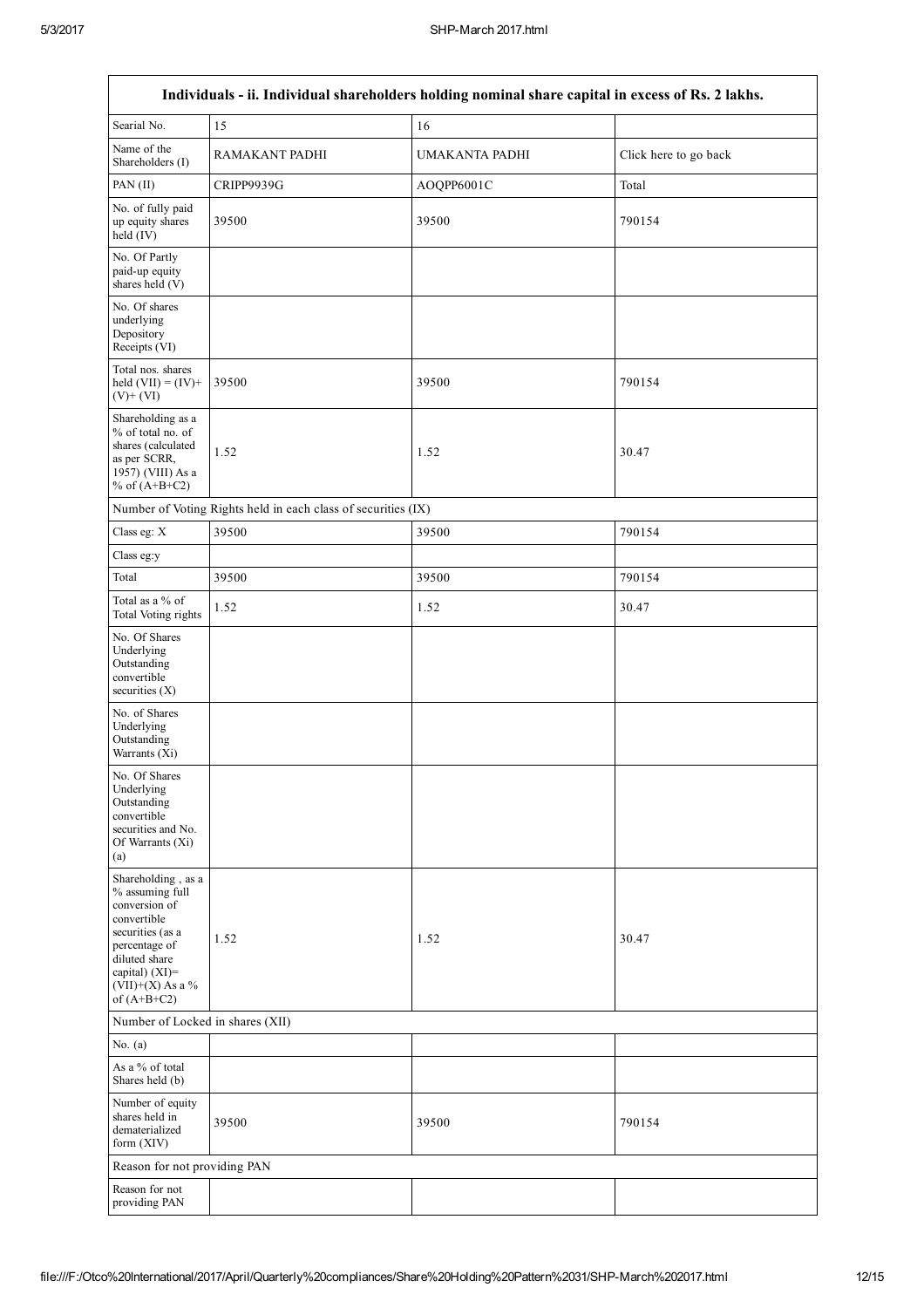| Any Other (specify)                                                                                                                                                                  |                                                               |                         |                |                       |  |  |  |  |  |  |
|--------------------------------------------------------------------------------------------------------------------------------------------------------------------------------------|---------------------------------------------------------------|-------------------------|----------------|-----------------------|--|--|--|--|--|--|
| Searial No.                                                                                                                                                                          | $\mathbf{1}$                                                  | $\mathbf{2}$            | $\mathfrak{Z}$ |                       |  |  |  |  |  |  |
| Category                                                                                                                                                                             | <b>Bodies Corporate</b>                                       | <b>Clearing Members</b> | <b>HUF</b>     |                       |  |  |  |  |  |  |
| Category / More<br>than 1 percentage                                                                                                                                                 | Category                                                      | Category                | Category       |                       |  |  |  |  |  |  |
| Name of the<br>Shareholders (I)                                                                                                                                                      |                                                               |                         |                | Click here to go back |  |  |  |  |  |  |
| PAN (II)                                                                                                                                                                             |                                                               |                         |                | Total                 |  |  |  |  |  |  |
| No. of the<br>Shareholders (I)                                                                                                                                                       | 44                                                            | 9                       | 19             | $72\,$                |  |  |  |  |  |  |
| No. of fully paid<br>up equity shares<br>$\text{held} (IV)$                                                                                                                          | 36092                                                         | 7669                    | 10953          | 54714                 |  |  |  |  |  |  |
| No. Of Partly<br>paid-up equity<br>shares held (V)                                                                                                                                   |                                                               |                         |                |                       |  |  |  |  |  |  |
| No. Of shares<br>underlying<br>Depository<br>Receipts (VI)                                                                                                                           |                                                               |                         |                |                       |  |  |  |  |  |  |
| Total nos. shares<br>held $(VII) = (IV) +$<br>$(V)$ + $(VI)$                                                                                                                         | 36092                                                         | 7669                    | 10953          | 54714                 |  |  |  |  |  |  |
| Shareholding as a<br>% of total no. of<br>shares (calculated<br>as per SCRR,<br>1957) (VIII) As a<br>% of $(A+B+C2)$                                                                 | 1.39                                                          | 0.3                     | 0.42           | 2.11                  |  |  |  |  |  |  |
|                                                                                                                                                                                      | Number of Voting Rights held in each class of securities (IX) |                         |                |                       |  |  |  |  |  |  |
| Class eg: X                                                                                                                                                                          | 36092                                                         | 7669                    | 10953          | 54714                 |  |  |  |  |  |  |
| Class eg:y                                                                                                                                                                           |                                                               |                         |                |                       |  |  |  |  |  |  |
| Total                                                                                                                                                                                | 36092                                                         | 7669                    | 10953          | 54714                 |  |  |  |  |  |  |
| Total as a % of<br><b>Total Voting rights</b>                                                                                                                                        | 1.39                                                          | 0.3                     | 0.42           | 2.11                  |  |  |  |  |  |  |
| No. Of Shares<br>Underlying<br>Outstanding<br>convertible<br>securities $(X)$                                                                                                        |                                                               |                         |                |                       |  |  |  |  |  |  |
| No. of Shares<br>Underlying<br>Outstanding<br>Warrants (Xi)                                                                                                                          |                                                               |                         |                |                       |  |  |  |  |  |  |
| No. Of Shares<br>Underlying<br>Outstanding<br>convertible<br>securities and No.<br>Of Warrants (Xi)<br>(a)                                                                           |                                                               |                         |                |                       |  |  |  |  |  |  |
| Shareholding, as a<br>% assuming full<br>conversion of<br>convertible<br>securities (as a<br>percentage of<br>diluted share<br>capital) (XI)=<br>$(VII)+(X)$ As a %<br>of $(A+B+C2)$ | 1.39                                                          | 0.3                     | 0.42           | 2.11                  |  |  |  |  |  |  |
| Number of Locked in shares (XII)                                                                                                                                                     |                                                               |                         |                |                       |  |  |  |  |  |  |
| No. $(a)$                                                                                                                                                                            |                                                               |                         |                |                       |  |  |  |  |  |  |
| As a % of total<br>Shares held (b)                                                                                                                                                   |                                                               |                         |                |                       |  |  |  |  |  |  |
| Number of equity<br>shares held in<br>dematerialized<br>form (XIV)                                                                                                                   | 24649                                                         | 7669                    | 10878          | 43196                 |  |  |  |  |  |  |